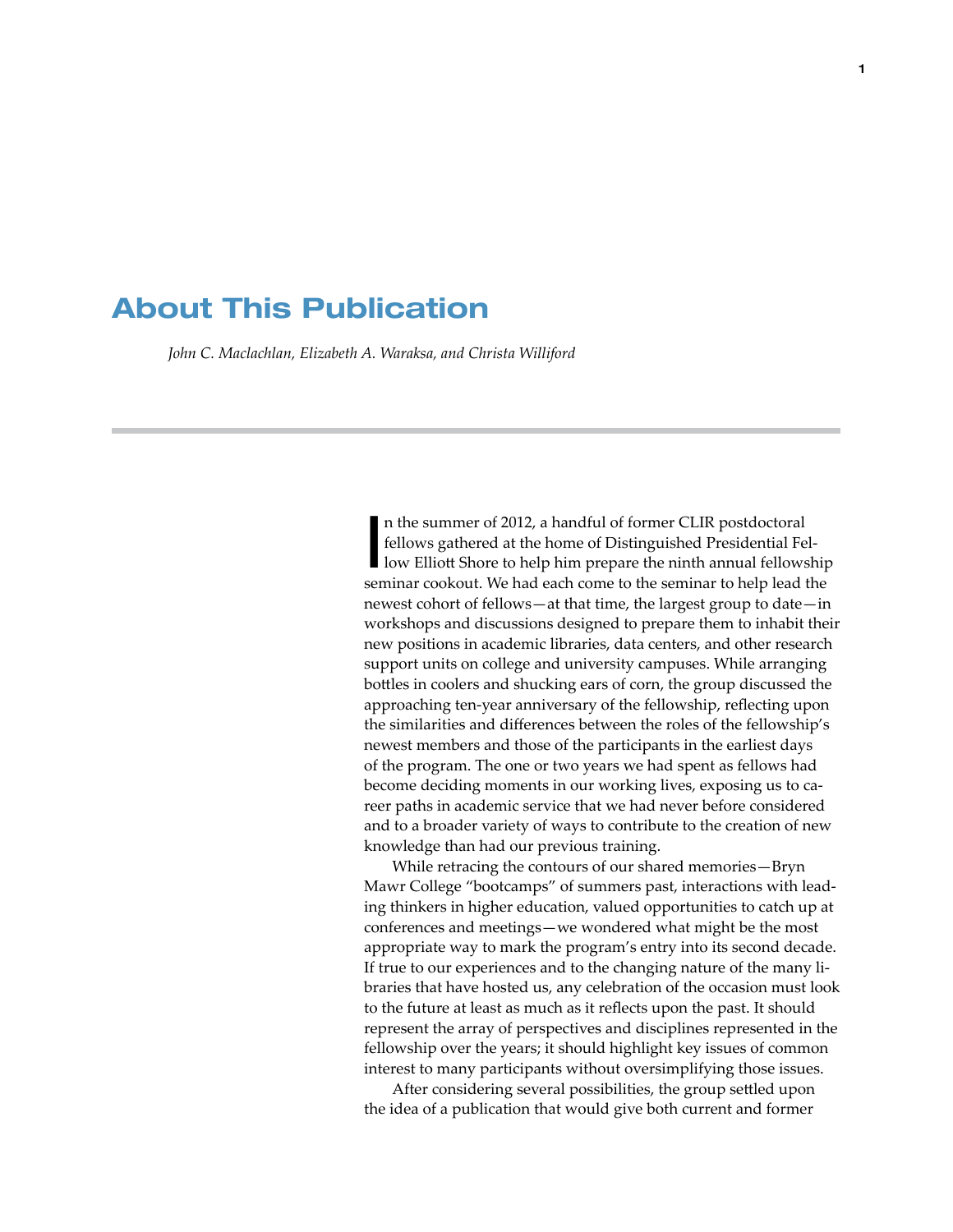participants in the program an opportunity to work together to craft essays about the lessons they had learned and about their ideas on the future of academic libraries and higher education. To capture those insights and generate a list of topics of broad interest, three former fellows conducted a survey of past and current fellows. Over the course of the ensuing months, Jason Brodeur, John Maclachlan, and Jennifer Parrott developed the survey and launched it in late 2013; an analysis of its results appears on pp. 27–34.

When CLIR agreed to provide financial and logistical support for the publication project, the editorial team issued a call for participation in the fall of 2014, highlighting some of the common themes that had arisen in the survey responses and from a "Liquid Café" session (Healey, Marquis, and Vajoczki 2013) led by Lauren Coats during the 2013 winter meeting of current CLIR postdoctoral fellows. This session allowed for further exploration of those questions and themes, and complemented the survey in identifying and articulating areas of interest for the CLIR postdoctoral fellowship community.

More than a dozen prospective authors responded to the call for participation in the collaborative writing project. After indicating their preferred topic(s) of exploration, the eventual 16 authors were divided into four teams that made up the larger collaborative writing group. (For more information on collaborative writing groups, see Maclachlan and Lee 2015; Marquis, Healey, and Vine 2014.) Each team spent the ensuing months producing an outline, draft, and essay exploring some aspect of a broad topic of significance to the CLIR Postdoctoral Fellowship Program: the nature of collaboration, the changing and expanding library, the future of research data management, and PhDs on the "alt-ac" track.

In January 2015, the editors and team leaders met to discuss common themes in the publication and to gauge overall progress. Prior to the meeting, at least two people working on other topics reviewed each group's submission. This important step allowed everyone involved in the project to have an idea of the directions taken and the types of conclusions reached by their colleagues so that they could consider how the others' work might relate to their own and understand how their work might fit into the larger organization of this final report. Upon completion, chapters were submitted to external peer reviewers for comments, and these comments informed final revisions.

It is the authors' and editors' hope that the following collection will be meaningful both to the community of stakeholders connected to CLIR's Postdoctoral Fellowship Program and to anyone working toward the development of future leaders for tomorrow's libraries, research organizations, and institutions of higher learning.

The editors would like to extend their heartfelt gratitude to CLIR for supporting this publication project from start to finish, especially Charles Henry for his leadership and vision, Lizzi Albert for logistical assistance, Alice Bishop for facts and figures and insights into the program's history, Kathlin Smith for editorial assistance, and Rita Van Duinen for crucial data gathering. We also thank Elliott Shore